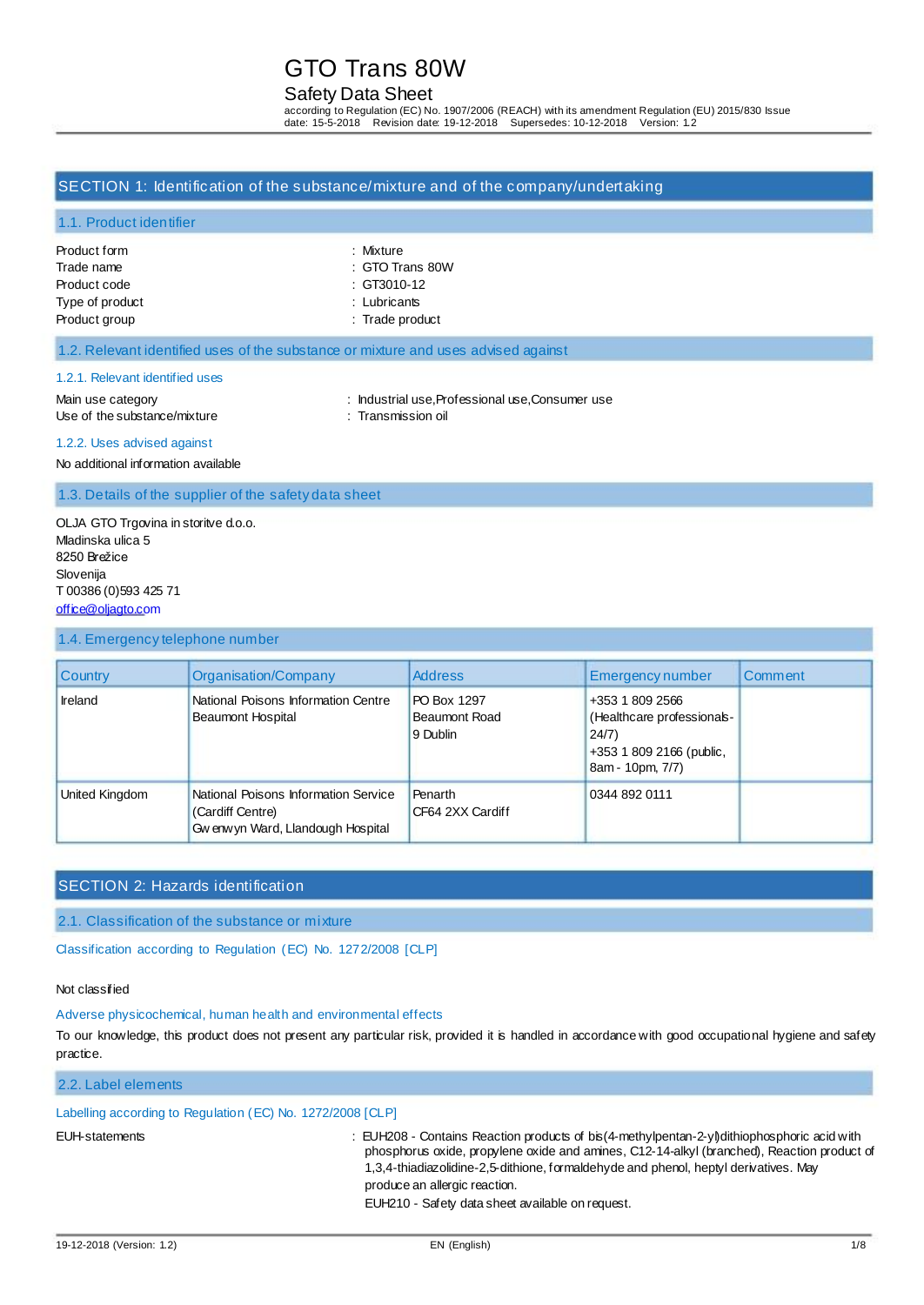## Safety Data Sheet

according to Regulation (EC) No. 1907/2006 (REACH) with its amendment Regulation (EU) 2015/830

### 2.3. Other hazards

### No additional information available

| SECTION 3: Composition/information on ingredients                                                                                                                                        |                                                                                                                                                                                                                                                                                                                   |  |
|------------------------------------------------------------------------------------------------------------------------------------------------------------------------------------------|-------------------------------------------------------------------------------------------------------------------------------------------------------------------------------------------------------------------------------------------------------------------------------------------------------------------|--|
| 3.1. Substances                                                                                                                                                                          |                                                                                                                                                                                                                                                                                                                   |  |
| Not applicable                                                                                                                                                                           |                                                                                                                                                                                                                                                                                                                   |  |
| 3.2. Mixtures                                                                                                                                                                            |                                                                                                                                                                                                                                                                                                                   |  |
| Comments                                                                                                                                                                                 | : Highly refined mineral oils and additives.                                                                                                                                                                                                                                                                      |  |
| Comments                                                                                                                                                                                 | : The highly refined mineral oil contains $<$ 3% (ww) DMSO extract, according to IP346.<br>This mixture does not contain any substances to be mentioned according to the criteria of section 3.2 of REACH Annex II                                                                                                |  |
| <b>SECTION 4: First aid measures</b>                                                                                                                                                     |                                                                                                                                                                                                                                                                                                                   |  |
| 4.1. Description of first aid measures                                                                                                                                                   |                                                                                                                                                                                                                                                                                                                   |  |
| First-aid measures general<br>First-aid measures after inhalation<br>First-aid measures after skin contact<br>First-aid measures after eye contact<br>First-aid measures after ingestion | : If you feel unwell, seek medical advice (show the label where possible).<br>: Remove person to fresh air and keep comfortable for breathing. :<br>Wash skin with plenty of water.<br>: Rinse eyes with water as a precaution.<br>: Do not induce vomiting. Call a poison center or a doctor if you feel unwell. |  |
| 4.2. Most important symptoms and effects, both acute and delayed                                                                                                                         |                                                                                                                                                                                                                                                                                                                   |  |
| Symptoms/effects<br>Symptoms/effects after ingestion                                                                                                                                     | : No additional information available. Not expected to present a significant hazard under<br>anticipated conditions of normal use.<br>: May result in aspiration into the lungs, causing chemical pneumonia.                                                                                                      |  |

4.3. Indication of any immediate medical attention and special treatment needed

Treat symptomatically.

| <b>SECTION 5: Firefighting measures</b>                         |                                                                                                                                             |
|-----------------------------------------------------------------|---------------------------------------------------------------------------------------------------------------------------------------------|
| 5.1. Extinguishing media                                        |                                                                                                                                             |
| Suitable extinguishing media<br>Unsuitable extinguishing media  | : Water spray. Dry powder. Foam. Carbon dioxide.<br>: Do not use a heavy water stream.                                                      |
| 5.2. Special hazards arising from the substance or mixture      |                                                                                                                                             |
| Fire hazard<br>Hazardous decomposition products in case of fire | : Combustible liquid.<br>: Incomplete combustion releases dangerous carbon monoxide, carbon dioxide and other<br>toxic gases.               |
| 5.3. Advice for fire fighters                                   |                                                                                                                                             |
| Protection during firefighting                                  | : Do not attempt to take action without suitable protective equipment. Self-contained<br>breathing apparatus. Complete protective clothing. |

| SECTION 6: Accidental release measures                                   |
|--------------------------------------------------------------------------|
| 6.1. Personal precautions, protective equipment and emergency procedures |
| 6.1.1. For non-emergency personnel                                       |

Emergency procedures **in the set of the Control of the Control of Control of the Control of Control of Control of Control of Control of Control of Control of Control of Control of Control of Control of Control of Control o**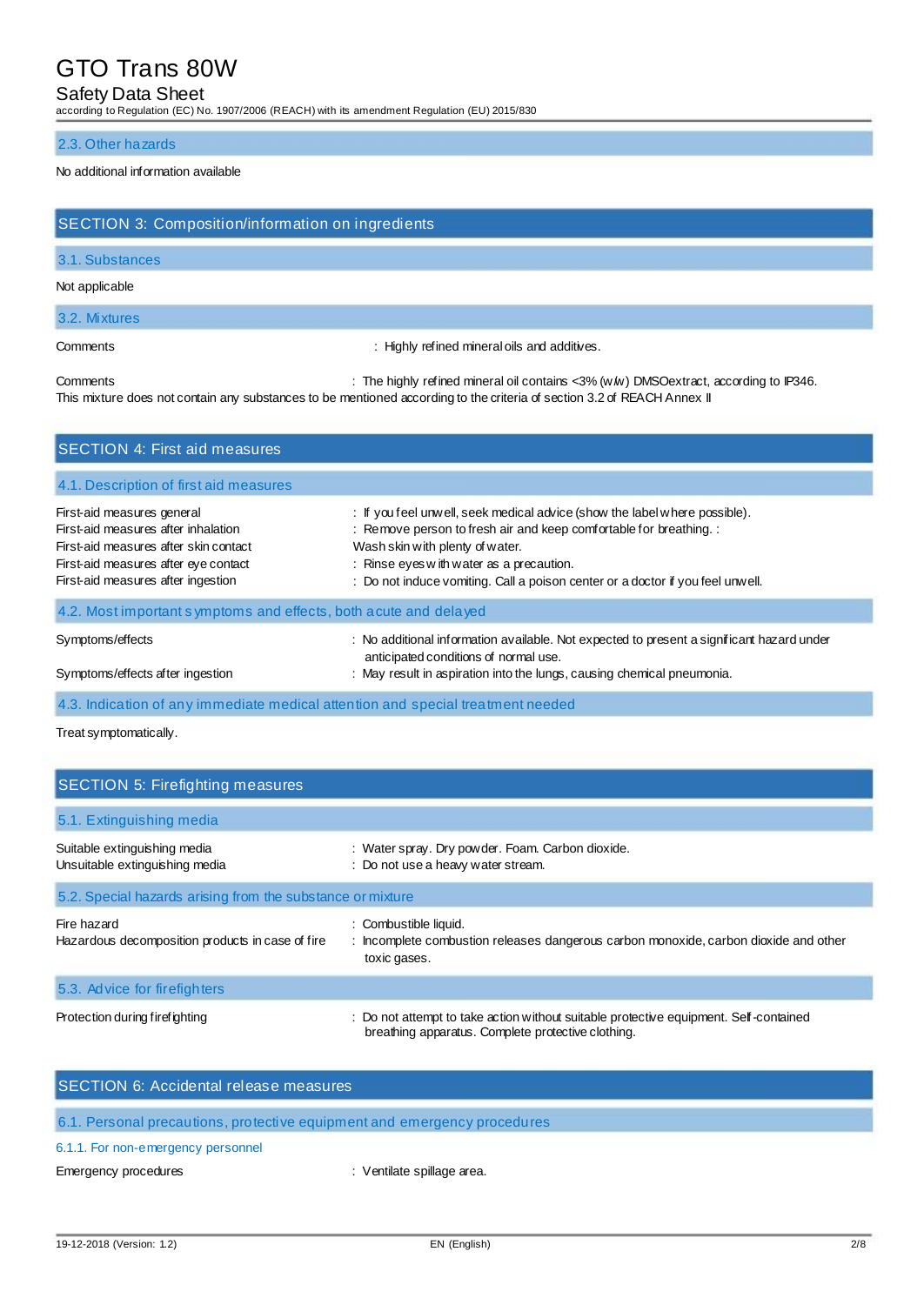## Safety Data Sheet

according to Regulation (EC) No. 1907/2006 (REACH) with its amendment Regulation (EU) 2015/830

| 6.1.2. For emergency responders                                                                                                                                    |                                                                                                                                                                |  |  |  |
|--------------------------------------------------------------------------------------------------------------------------------------------------------------------|----------------------------------------------------------------------------------------------------------------------------------------------------------------|--|--|--|
| Protective equipment                                                                                                                                               | : Do not attempt to take action without suitable protective equipment. For further information<br>refer to section 8: "Exposure controls/personal protection". |  |  |  |
| 6.2. Environmental precautions                                                                                                                                     |                                                                                                                                                                |  |  |  |
| Avoid release to the environment.                                                                                                                                  |                                                                                                                                                                |  |  |  |
| 6.3. Methods and material for containment and cleaning up                                                                                                          |                                                                                                                                                                |  |  |  |
| Methods for cleaning up<br>: Take up liquid spill into absorbent material.<br>: Dispose of materials or solid residues at an authorized site.<br>Other information |                                                                                                                                                                |  |  |  |
| 6.4. Reference to other sections                                                                                                                                   |                                                                                                                                                                |  |  |  |

### For further information refer to section 13.

| SECTION 7: Handling and storage                                   |                                                                                                                                                                                                         |
|-------------------------------------------------------------------|---------------------------------------------------------------------------------------------------------------------------------------------------------------------------------------------------------|
| 7.1. Precautions for safe handling                                |                                                                                                                                                                                                         |
| Precautions for safe handling<br>Hygiene measures                 | : Provide good ventilation in process area to preventformation of vapour.<br>: Wash hands and other exposed areas with mild soap and water before eating, drinking or<br>smoking and when leaving work. |
| 7.2. Conditions for safe storage, including any incompatibilities |                                                                                                                                                                                                         |
| Storage conditions<br>Storage temperature                         | : Keep container closed when not in use. Keep in a cool, well-ventilated place away from<br>heat.<br>: $0 - 40$ °C                                                                                      |
| 7.3. Specific end use(s)                                          |                                                                                                                                                                                                         |

No additional information available

## SECTION 8: Exposure controls/personal protection 8.1. Control parameters GTO Trans 80W EU - Occupational Exposure Limits Exposure limits/standards for materials that can be 5 mg/ml - ACGIH TLV (inhalable fraction). formed when handling this product. When mists/aerosols can occur the following is recommended 8.2. Exposure controls

Appropriate engineering controls: Ensure good ventilation of the work station.

| Materials for protective clothing: |  |
|------------------------------------|--|
| Wear suitable protective clothing  |  |
|                                    |  |
| Hand protection:                   |  |
| <b>Protective gloves</b>           |  |

| <b>Type</b>     | Material             | Permeation             | Thickness (mm) | <sup>1</sup> Penetration | Standard   |
|-----------------|----------------------|------------------------|----------------|--------------------------|------------|
| Reusable gloves | Nitrile rubber (NBR) | $6$ ( $>$ 480 minutes) | $\geq 0.35$    |                          | EN ISO 374 |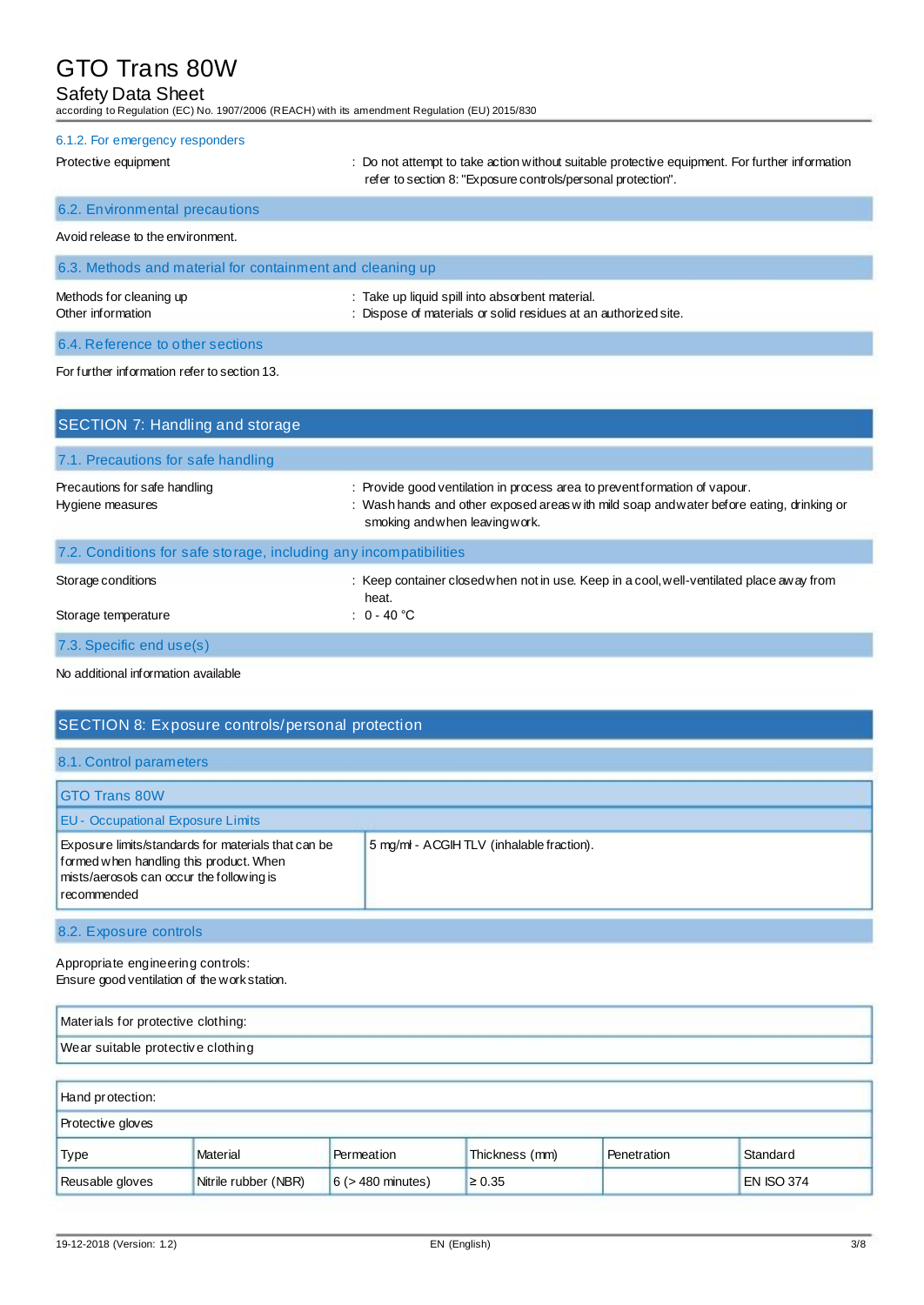## Safety Data Sheet

according to Regulation (EC) No. 1907/2006 (REACH) with its amendment Regulation (EU) 2015/830

| Eye protection:                                            |  |  |  |
|------------------------------------------------------------|--|--|--|
| Safety glasses                                             |  |  |  |
| <b>Type</b><br>Standard<br>Characteristics<br>Use          |  |  |  |
| Safety glasses<br><b>Droplet</b><br><b>EN 166</b><br>clear |  |  |  |
|                                                            |  |  |  |
| Skin and body protection:                                  |  |  |  |
| Wear suitable protective clothing                          |  |  |  |
|                                                            |  |  |  |
| Respiratory protection:                                    |  |  |  |

In case of insufficient ventilation, wear suitable respiratory equipment

Personal protective equipment symbol(s):



Environmental exposure controls: Avoid release to the environment.

| <b>SECTION 9: Physical and chemical properties</b>                                                                                                                                                                                                                                                                                                       |                                                                                                                                                                                                                                                                                                                                                                                                                |  |
|----------------------------------------------------------------------------------------------------------------------------------------------------------------------------------------------------------------------------------------------------------------------------------------------------------------------------------------------------------|----------------------------------------------------------------------------------------------------------------------------------------------------------------------------------------------------------------------------------------------------------------------------------------------------------------------------------------------------------------------------------------------------------------|--|
| 9.1. Information on basic physical and chemical properties                                                                                                                                                                                                                                                                                               |                                                                                                                                                                                                                                                                                                                                                                                                                |  |
| Physical state<br>Colour<br>Odour<br>Odour threshold<br>рH<br>Relative evaporation rate (butylacetate=1)<br>Melting point<br>Freezing point<br>Boiling point<br>Flash point<br>Auto-ignition temperature<br>Decomposition temperature<br>Flammability (solid, gas)<br>Vapour pressure<br>Relative vapour density at 20 °C<br>Relative density<br>Density | : Liquid<br>: Brown.<br>: characteristic.<br>: No data available<br>: No data available<br>: No data available<br>: Not applicable<br>$: -36$ °C - ASTM D5950 (pour point)<br>: No data available<br>$: 205 °C - ASTM D92 (COC)$<br>: No data available<br>: No data available<br>: Not applicable<br>: No data available<br>: No data available<br>: No data available<br>: $0,879$ kg/l (15 °C) - ASTM D4052 |  |
| Solubility<br>Partition coefficient n-octanol/water (Log Pow)<br>Viscosity, kinematic<br>Viscosity, dynamic<br><b>Explosive properties</b><br>Oxidising properties<br><b>Explosive limits</b>                                                                                                                                                            | : Water : Practically not miscible.<br>: No data available<br>: 77 mm /s (40 °C) - ASTM D7279<br>: No data available<br>: Presents no particular fire or explosion hazard.<br>: No data available<br>: No data available                                                                                                                                                                                       |  |
| 9.2. Other information                                                                                                                                                                                                                                                                                                                                   |                                                                                                                                                                                                                                                                                                                                                                                                                |  |

VOC content : 0 %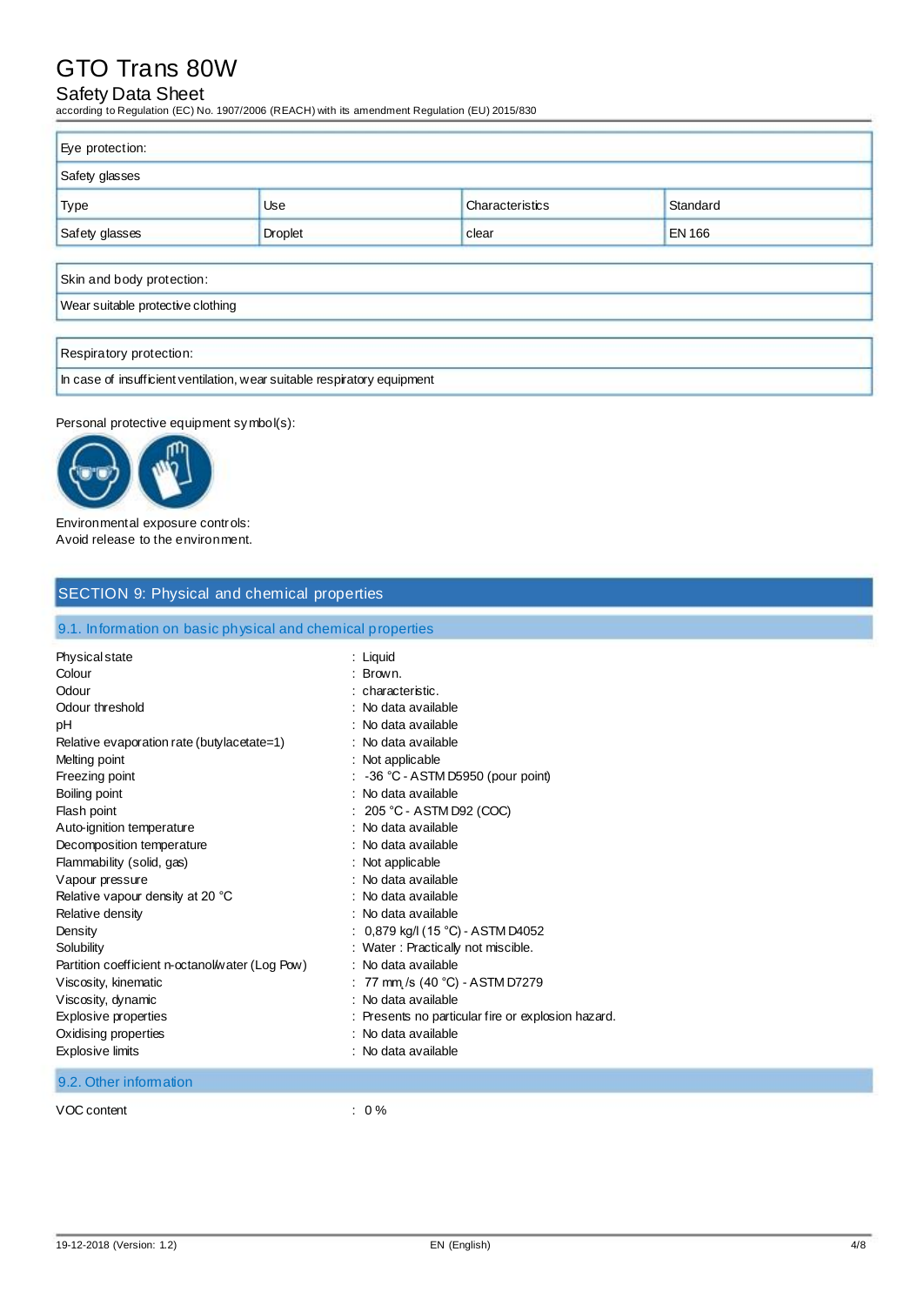## Safety Data Sheet

according to Regulation (EC) No. 1907/2006 (REACH) with its amendment Regulation (EU) 2015/830

### SECTION 10: Stability and reactivity

### 10.1. Reactivity

The product is non-reactive under normal conditions of use, storage and transport.

10.2. Chemical stability

Stable under normal conditions.

10.3. Possibility of hazardous reactions

Reacts violently with (strong) oxidizers.

10.4. Conditions to avoid

None under recommended storage and handling conditions (see section 7).

10.5. Incompatible materials

No additional information available

10.6. Hazardous decomposition products

No decomposition if stored normally.

## SECTION 11: Toxicological information

11.1. Information on toxicological effects

| Acute toxicity (oral)<br>Acute toxicity (dermal)<br>Acute toxicity (inhalation)                                                              | : Not classified<br>: Not classified<br>: Not classified                                     |
|----------------------------------------------------------------------------------------------------------------------------------------------|----------------------------------------------------------------------------------------------|
| Skin corrosion/irritation<br>Serious eye damage/irritation<br>Respiratory or skin sensitisation<br>Germ cell mutagenicity<br>Carcinogenicity | : Not classified<br>Not classified<br>Not classified<br>: Not classified<br>: Not classified |
| Reproductive toxicity                                                                                                                        | : Not classified                                                                             |
| STOT-single exposure                                                                                                                         | : Not classified                                                                             |
| STOT-repeated exposure                                                                                                                       | : Not classified                                                                             |
| Aspiration hazard                                                                                                                            | : Not classified                                                                             |
| <b>GTO Trans 80W</b>                                                                                                                         |                                                                                              |
| Viscosity, kinematic                                                                                                                         | 77 mm /s (40 °C) - ASTM D7279                                                                |

| <b>SECTION 12: Ecological information</b>                    |                                                                                                                            |
|--------------------------------------------------------------|----------------------------------------------------------------------------------------------------------------------------|
| 12.1. To xicity                                              |                                                                                                                            |
| Ecology - general                                            | : The product is not considered harmful to aquatic organisms nor to cause long-term adverse<br>effects in the environment. |
| Hazardous to the aquatic environment, short-term<br>(acute)  | Not classified<br>٠.                                                                                                       |
| Hazardous to the aquatic environment, long-term<br>(chronic) | Not classified                                                                                                             |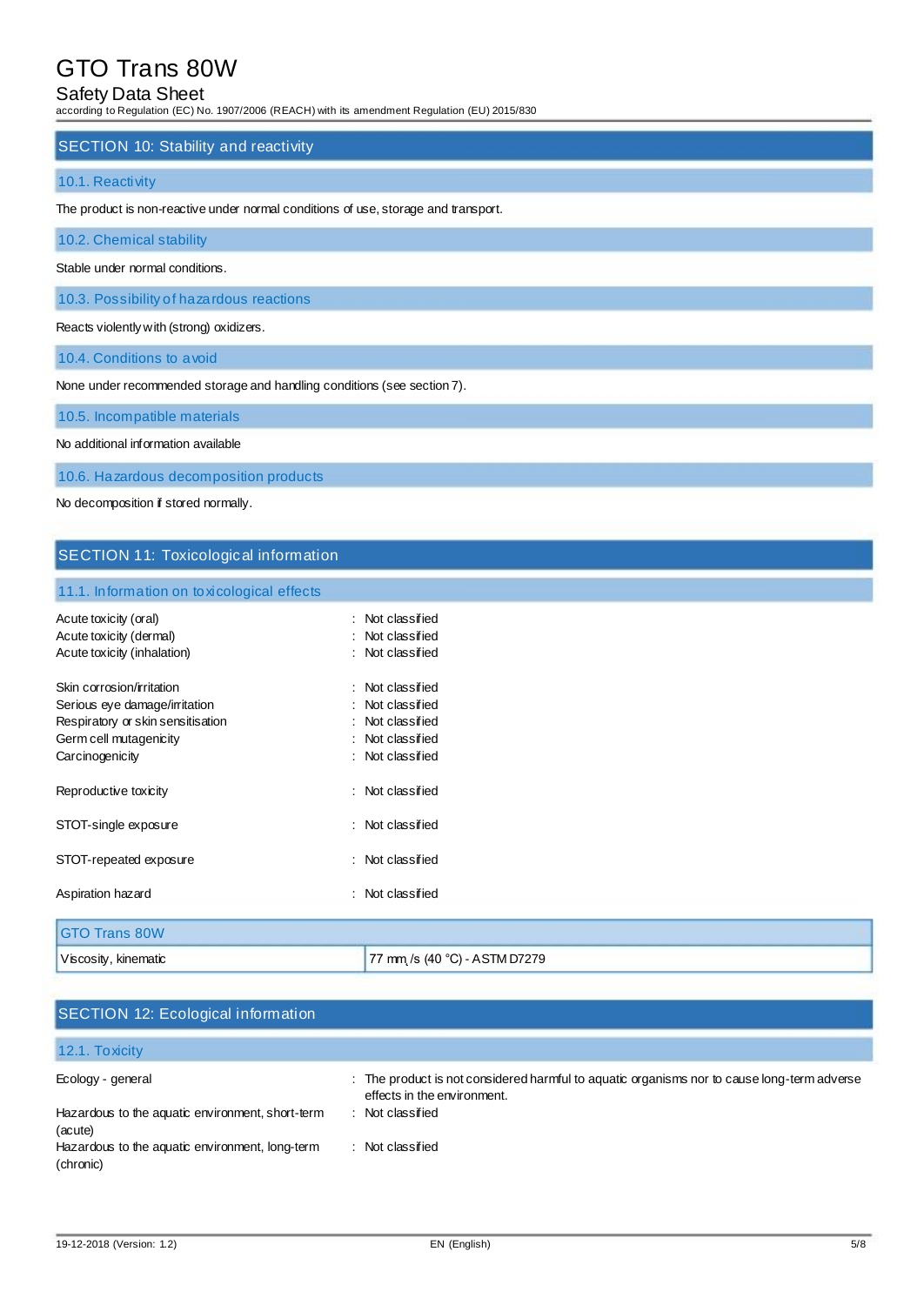## Safety Data Sheet

according to Regulation (EC) No. 1907/2006 (REACH) with its amendment Regulation (EU) 2015/830

| <b>GTO Trans 80W</b>                     |              |  |
|------------------------------------------|--------------|--|
|                                          |              |  |
| ErC50 (algae)                            | $> 100$ mg/l |  |
| NOEC chronic algae                       | $> 100$ mg/l |  |
| 12.2. Persistence and degradability      |              |  |
| No additional information available      |              |  |
| 12.3. Bioaccumulative potential          |              |  |
| No additional information available      |              |  |
| 12.4. Mobility in soil                   |              |  |
| No additional information available      |              |  |
| 12.5. Results of PBT and vPvB assessment |              |  |
| No additional information available      |              |  |
| 12.6. Other adverse effects              |              |  |
| No additional information available      |              |  |

## SECTION 13: Disposal considerations

### 13.1. Waste treatment methods

|  | Waste treatment methods |  |
|--|-------------------------|--|
|--|-------------------------|--|

- : Do not allow into drains or water courses. Dispose of contents/container in accordance with licensed collector's sorting instructions. Product/Packaging disposal recommendations : Dispose in a safe manner in accordance w ith local/national regulations.
- European List of Waste (LoW) code : 13 02 05\* mineral-based non-chlorinated engine, gear and lubricating oils

## SECTION 14: Transport information

| In accordance with ADR / RID / IMDG / IATA / ADN |                |                |                |                |
|--------------------------------------------------|----------------|----------------|----------------|----------------|
| <b>ADR</b>                                       | <b>IMDG</b>    | <b>IATA</b>    | <b>ADN</b>     | <b>RID</b>     |
| 14.1. UN number                                  |                |                |                |                |
| Not applicable                                   | Not applicable | Not applicable | Not applicable | Not applicable |
| 14.2. UN proper shipping name                    |                |                |                |                |
| Not applicable                                   | Not applicable | Not applicable | Not applicable | Not applicable |
| 14.3. Transport hazard class(es)                 |                |                |                |                |
| Not applicable                                   | Not applicable | Not applicable | Not applicable | Not applicable |
| 14.4. Packing group                              |                |                |                |                |
| Not applicable                                   | Not applicable | Not applicable | Not applicable | Not applicable |
| 14.5. Environmental hazards                      |                |                |                |                |
| Not applicable                                   | Not applicable | Not applicable | Not applicable | Not applicable |
| No supplementary information available           |                |                |                |                |

### 14.6. Special precautions for user

Overland transport Not applicable Transport by sea Not applicable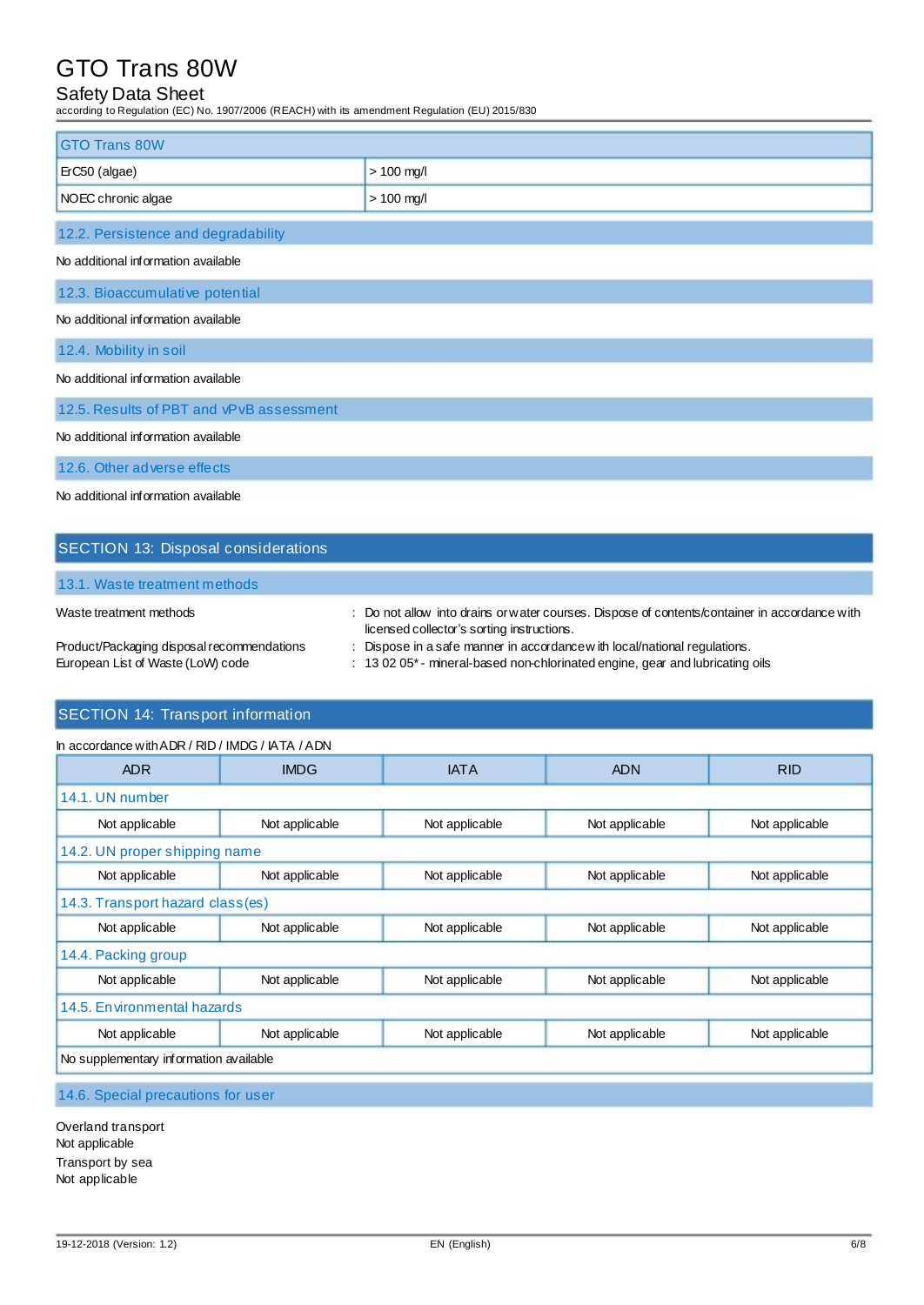## Safety Data Sheet

according to Regulation (EC) No. 1907/2006 (REACH) with its amendment Regulation (EU) 2015/830

Air transport Not applicable Inland w aterway transport Not applicable Rail transport Not applicable

14.7. Transport in bulk according to Annex II of Marpol and the IBC Code

### Not applicable

### SECTION 15: Regulatory information

15.1. Safety, health and environmental regulations/legislation specific for the substance or mixture

### 15.1.1. EU-Regulations

Contains no REACH substances with Annex XVII restrictions

Contains no substance on the REACH candidate list  $\geq$  0,1 % / SCL

Contains no REACH Annex XIV substances

Contains no substance subject to Regulation (EU) No 649/2012 of the European Parliament and of the Council of 4 July 2012 concerning the export and import of hazardous chemicals.

Contains no substance subject to Regulation (EU) No 2019/1021 of the European Parliament and of the Council of 20 June 2019 on persistent organic pollutants

#### VOC content  $\sim$  0 %

#### 15.1.2. National regulations

No additional information available

15.2. Chemical safety assessment

No chemical safety assessment has been carried out

### SECTION 16: Other information

| Indication of changes: |                                                     |          |                 |
|------------------------|-----------------------------------------------------|----------|-----------------|
| Section                | Changed item                                        | Change   | <b>Comments</b> |
| 4.1                    | First-aid measures after ingestion                  | Modified |                 |
| 5.2                    | Hazardous decomposition<br>products in case of fire | Modified |                 |
| 10.3                   | Possibility of hazardous reactions                  | Modified |                 |

| Abbreviations and acronyms: |                                                                                                 |
|-----------------------------|-------------------------------------------------------------------------------------------------|
| <b>ADN</b>                  | European Agreement concerning the International Carriage of Dangerous Goods by Inland Waterways |
| <b>ADR</b>                  | European Agreement concerning the International Carriage of Dangerous Goods by Road             |
| <b>ATE</b>                  | <b>Acute Toxicity Estimate</b>                                                                  |
| <b>BCF</b>                  | Bioconcentration factor                                                                         |
| <b>CLP</b>                  | Classification Labelling Packaging Regulation; Regulation (EC) No 1272/2008                     |
| <b>DMEL</b>                 | Derived Minimal Effect level                                                                    |
| <b>DNEL</b>                 | Derived-No Effect Level                                                                         |
| EC <sub>50</sub>            | Median effective concentration                                                                  |
| <b>IARC</b>                 | International Agency for Research on Cancer                                                     |
| <b>IATA</b>                 | International Air Transport Association                                                         |